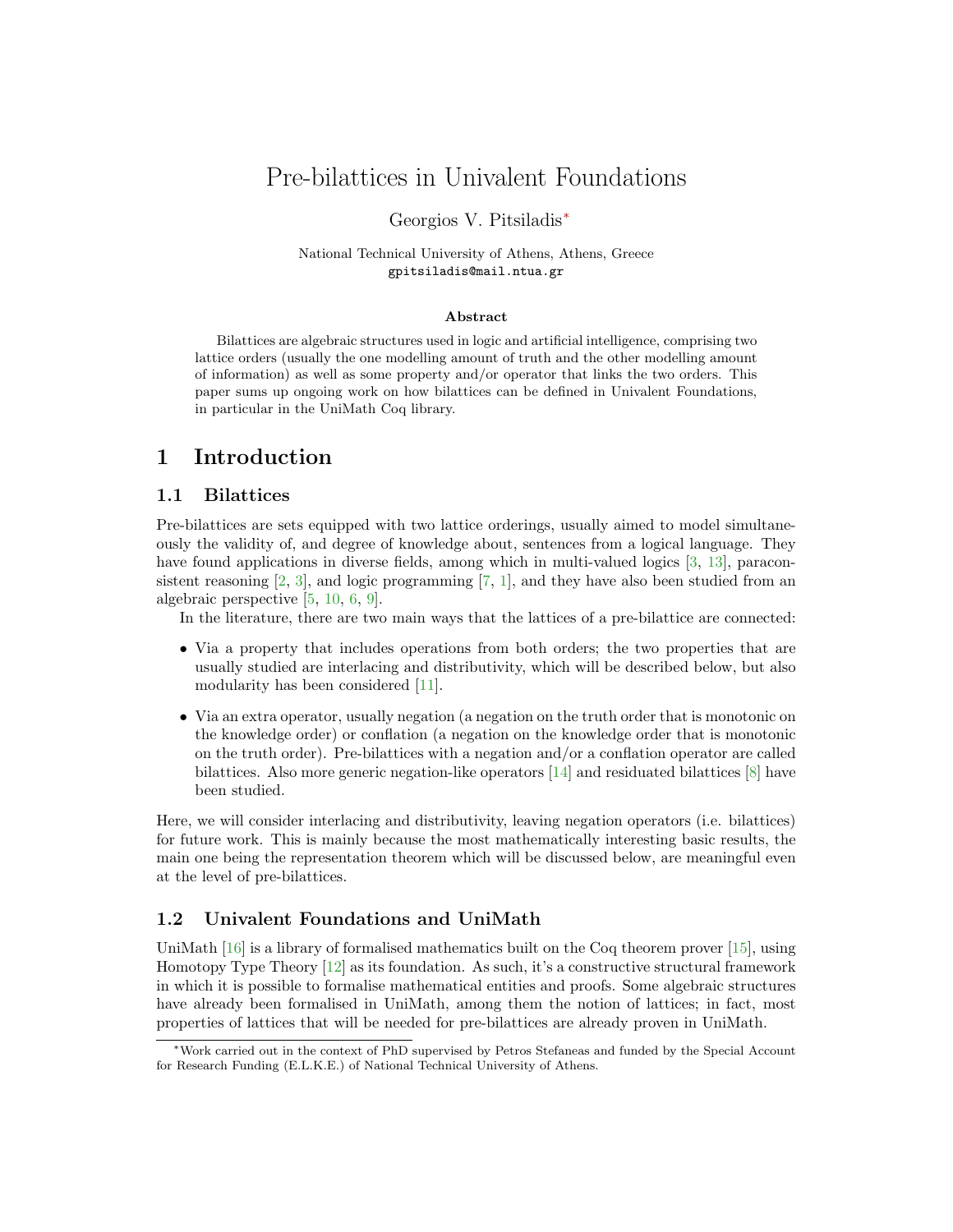# 2 Pre-bilattices in UniMath

The type of lattices in UniMath is a dependent type Lattice : Set  $\rightarrow U$ , specifying that a lattice has two associative and commutative binary operators, min  $(\Box)$  and max  $(\Box)$ , such that  $x \sqcap (x \sqcup y) = x$  and  $x \sqcup (x \sqcap y) = x$ . Moreover, UniMath defines a partial order (≤) for each lattice, by  $x \le y \equiv (x \sqcap y = x)$  (a mere proposition, since lattices are defined over sets).

For each  $X$ : Set, it is hence possible to define the type of pre-bilattices,

 $PreBilattice(X) := Lattice(X) \times Lattice(X),$ 

where the first lattice will be considered the *truth* lattice (with min  $\wedge_b$ , max  $\vee_b$ , and ordering  $\leq_{\text{t}}$ ) and the second lattice will be considered the knowledge lattice (with min  $\otimes_b$ , max  $\oplus_b$ , and ordering  $\leq_{kb}$ ).

Notice that there are quite a few dualities in place when studying pre-bilattices: the opposite order of a lattice is again a lattice and, moreover, one can swap the truth and knowledge lattices of a pre-bilattice to obtain another pre-bilattice. As a consequence, there emerges a "prove one, get many" situation, which can be utilised in UniMath to facilitate proving properties of prebilattices.

The type of interlaced pre-bilattices over a set X is

$$
\text{InterlacedPreBilattice}(X) := \sum_{b:PreBilattice(X)} IsInterlaced(b),
$$

where IsInterlaced(b) describes that  $\wedge_b$  and  $\vee_b$  are monotonic (for their first argument) with respect to  $\leq_{kb}$  and that  $\otimes_b$  and  $\oplus_b$  are monotonic (for their first argument) with respect to  $\leq_{\text{t}b}$ .

Similarly, one can define the type of distributive pre-bilattices, which are those pre-bilattices such that all pairs of  $\wedge_b$ ,  $\vee_b$ ,  $\otimes_b$ , and  $\oplus_b$  are distributive, i.e.  $x \star (y \cdot z) = (x \star y) \cdot (x \star z)$ , and prove that distributive pre-bilattices are interlaced.

It is also possible, for each pair  $l_1$ : Lattice(X<sub>1</sub>),  $l_2$ : Lattice(X<sub>2</sub>) of lattices, to define the product pre-bilattice (for its definition, see for example  $[4,$  Definition 3.1)) and prove that it is unique up to equivalence (again, due to the fact that lattices are defined over sets).

The representation theorem. A well-known and important result in the theory of bilattices is the representation theorem, stating that product pre-bilattices are interlaced pre-bilattices and vice-versa. The left-to-right part of the proof follows easily from basic properties. The converse can also be proved in UniMath, formalising the proof in [\[4,](#page-2-14) Section 3.1]: it involves defining two equivalence relations on the interlaced pre-bilattice, whose equivalence classes will be the lattices forming the product pre-bilattice. To the author's knowledge, some of the mechanisms in UniMath that are necessary for reasoning with equivalence classes (setquotunivprop and the lemmas that depend on it) result in non-computable opaque terms, which implies that the representation theorem will be usable for proofs but not for computations; however, the importance of the theorem lies exactly on the fact that it facilitates proving properties of interlaced pre-bilattices by reducing them to product pre-bilattices.

## References

<span id="page-1-0"></span>[1] Ofer Arieli. Paraconsistent declarative semantics for extended logic programs. Annals of Mathematics and Artificial Intelligence, 36(4):381–417, 2002.